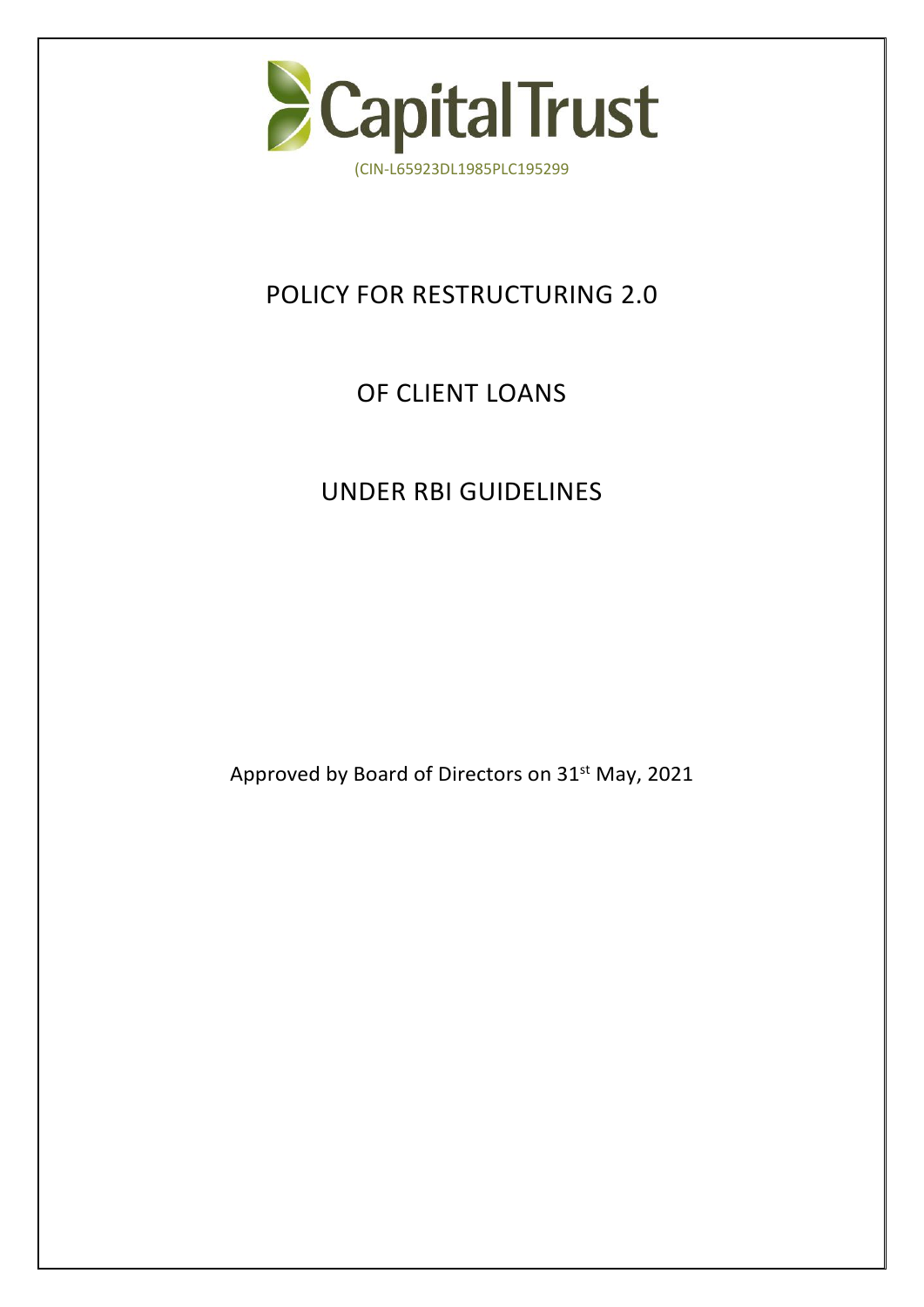

#### **Policy for Individuals and Small Businesses – Restructuring of Advances**

As per the Reserve Bank of India notification RBI/2021-22/31 DOR.STR.REC.11/21.04.048/2021-22 May 5, 2021, the Bank has come with guidelines on esolution Framework 2.0 – Resolution of Covid-19 related stress of Individuals and Small Businesses

The company has decided to adopt the provision of the restructuring guidelines and the company has approved the policy through through resolution by circulation on 31<sup>st</sup> May,  $\|\cdot\|$ 2021.

#### **Objective:**

In view of the continued need to support the viable small entities on account of the fallout of Covid19 and to align these guidelines with the Resolution Framework for COVID 19 – related Stress announced for other advances, Reserve Bank of India has extended the retructuring of loans to Individuals and Small Businesses. The company is providing loans to small business loans to MSME sector and the company feel to mitigate the burden of debt servicing brought about by disruptions due to the Covid pandemic and to ensure the continuity of viable businesses of the clients of Capital Trust Limited, the company is restructuring the loans.

#### **Basis of Restructuring**

- 1. Existing loans to MSMEs classified as 'standard' may be restructured without a downgrade in the asset classification.
- 2. The total borrowing of the customer form all the banks and financial institutions shall more be more than Rs. 25 Crores as on March 31, 2021.
- 3. The account of the customer shall be standard as on March 31, 2021.
- 4. The borrower's account was not restructured in terms of the circulars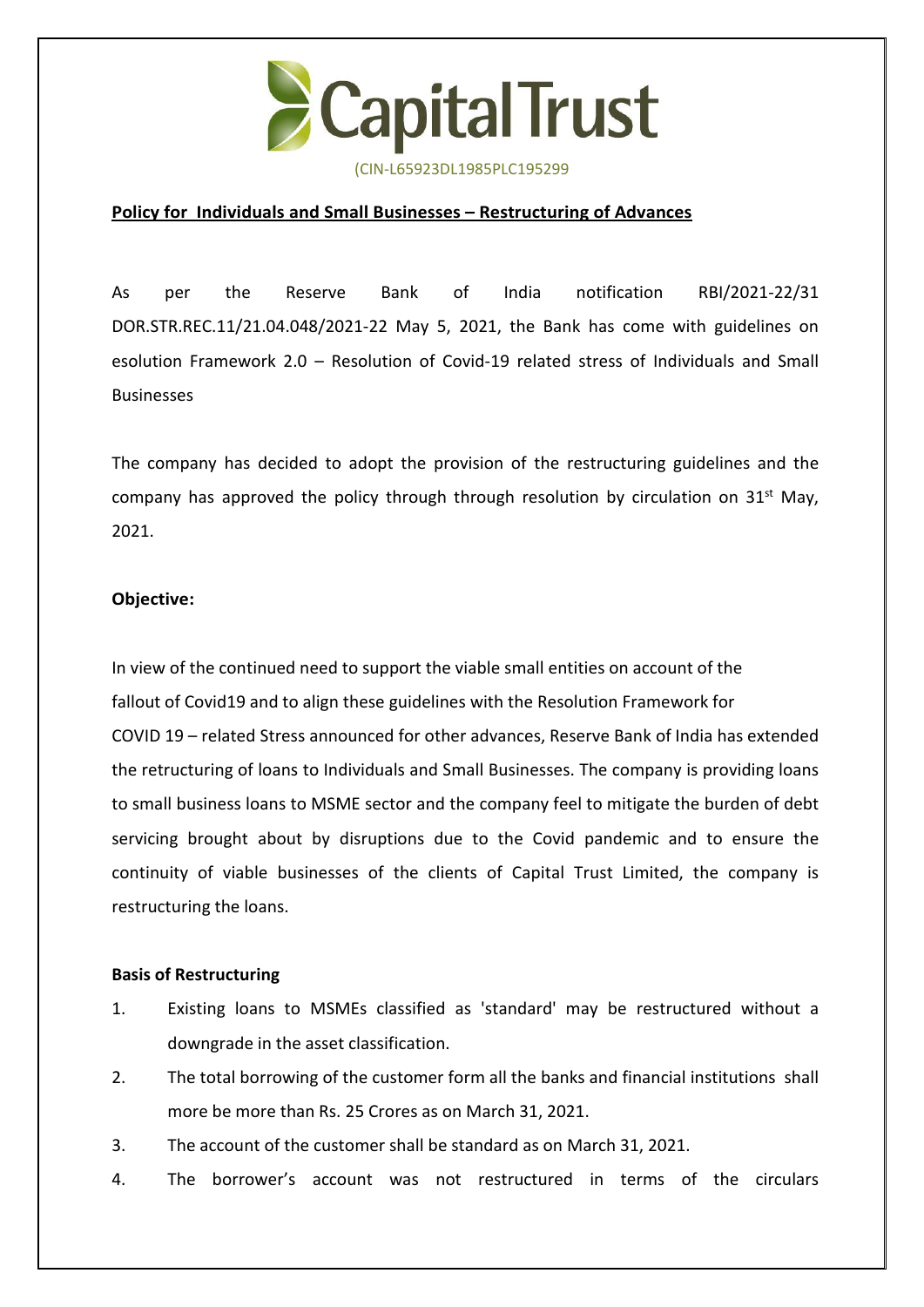

(CIN-L65923DL1985PLC195299

DOR.No.BP.BC/4/21.04.048/2020-21 dated August 6, 2020; DOR.No.BP.BC.34/21.04.048/2019-20 dated February 11, 2020; or DBR.No.BP.BC.18/21.04.048/2018-19 dated January 1, 2019

5. The restructuring shall be implemented on or before September 30, 2021.

6. The borrower accounts should not have availed of any resolution in terms of the Resolution Framework – 1.0

- 7. Asset classification of borrowers classified as standard may be retained as such, whereas the accounts which may have slipped into NPA category between  $1<sup>st</sup>$  April,  $\|\cdot\|$ 2021 and date of implementation may be upgraded as 'standard asset', as on the date of implementation of the restructuring plan.
- 8. The company shall maintain additional provision of 10% for all theclients restructured under this scheme.

9. The moratorium period, if granted, may be for a maximum of two years, and shall come into force immediately upon implementation of the resolution plan

### **Documentation:**

- 1. All related documentation, including execution of necessary agreements between the company and borrower are completed.
- 2. Changes in the terms and conditions of the existing loans get duly reflected in the books of all the lenders and the borrower.

### **Disclosure in Financial statements**

The company shall make appropriate disclosures in the financial statements, under 'Notes on Accounts', relating to the MSME accounts restructured under these instructions as per the following format:

| SL NO | Description | Individual personal Individual |               | Small    |
|-------|-------------|--------------------------------|---------------|----------|
|       |             | Toan                           | business loan | business |